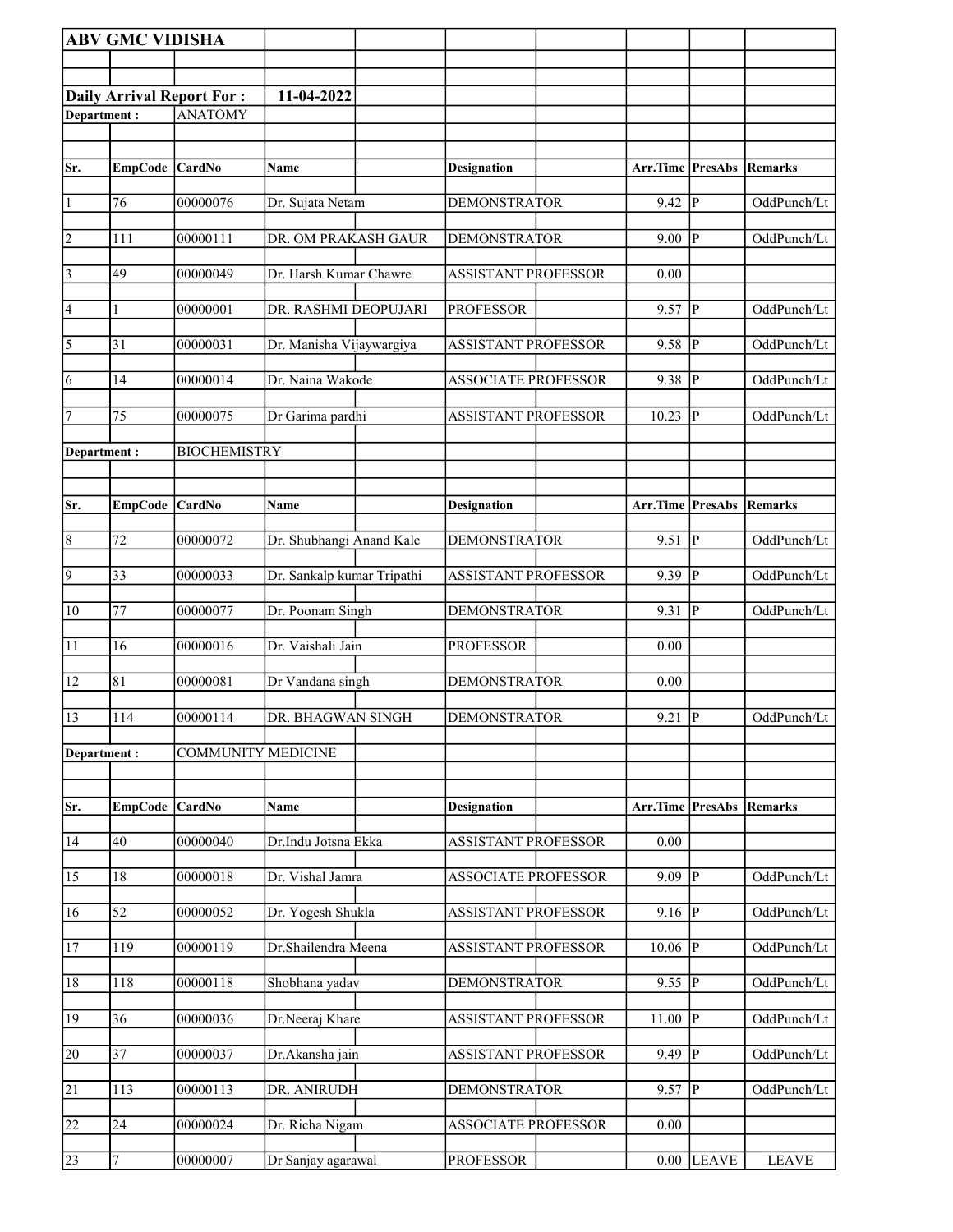| $\overline{24}$ | 82             | 00000082                 | Dr. Ashish Upaddhyay        | <b>DEMONSTRATOR</b>        | 8.36                            | P                      | OddPunch/Lt  |
|-----------------|----------------|--------------------------|-----------------------------|----------------------------|---------------------------------|------------------------|--------------|
| 25              | 80             | 00000080                 | Dr.Nandini shukla           | <b>DEMONSTRATOR</b>        | 9.59                            | P                      | OddPunch/Lt  |
| Department:     |                | <b>DEAN</b>              |                             |                            |                                 |                        |              |
|                 |                |                          |                             |                            |                                 |                        |              |
| Sr.             | <b>EmpCode</b> | <b>CardNo</b>            | Name                        | <b>Designation</b>         | Arr.Time                        | PresAbs                | Remarks      |
| 26              | 97             | 00000097                 | DR. Sunil Nandeshwar        | <b>DEAN</b>                | 0.00                            | OD                     | <b>OD</b>    |
| Department:     |                | <b>FORANSIC MEDICINE</b> |                             |                            |                                 |                        |              |
| Sr.             | EmpCode CardNo |                          | <b>Name</b>                 | <b>Designation</b>         | <b>Arr.Time PresAbs Remarks</b> |                        |              |
| 27              | 35             | 00000035                 | Dr. Narendra singh patel    | <b>ASSOCIATE PROFESSOR</b> | 9.58                            | P                      | OddPunch/Lt  |
|                 |                |                          |                             | <b>DEMONSTRATOR</b>        | 10.05                           | P                      |              |
| 28              | 112            | 00000112                 | DR. POOJA TIWARI            |                            |                                 |                        | OddPunch/Lt  |
| 29              | 54             | 00000054                 | Dr.Manish Nigam             | <b>PROFESSOR</b>           | 9.55                            | P                      | OddPunch/Lt  |
| 30              | 85             | 00000085                 | Dr. Sharad Dohare           | <b>DEMONSTRATOR</b>        | 9.58                            | P                      | OddPunch/Lt  |
| 31              | 126            | 00000126                 | Dr. Vivek kumar Chouksey    | <b>ASSISTANT PROFESSOR</b> | 9.44                            | P                      | OddPunch/Lt  |
| Department:     |                | MICROBIOLOGY             |                             |                            |                                 |                        |              |
|                 |                |                          |                             |                            |                                 |                        |              |
| Sr.             | EmpCode CardNo |                          | <b>Name</b>                 | <b>Designation</b>         | Arr.Time                        | <b>PresAbs Remarks</b> |              |
| 32              | 88             | 00000088                 | Dr. Sanjay Singh            | <b>ASSISTANT PROFESSOR</b> | 9.28                            | P                      | Lt/Erl       |
| 33              | 4              | 00000004                 | Dr Avinash laghave          | <b>PROFESSOR</b>           | 9.26                            | P                      | OddPunch/Lt  |
| 34              | 125            | 00000125                 | DR.Himanshi Bansal          | <b>ASSISTANT PROFESSOR</b> | 9.46                            | P                      | OddPunch/Lt  |
| 35              | 79             | 00000079                 | Dr.Prashant kumar bhakoriya | <b>DEMONSTRATOR</b>        | 9.58                            | P                      | OddPunch/Lt  |
| $\overline{36}$ | 106            | 00000106                 | Dr.Aarti Jain               | <b>ASSOCIATE PROFESSOR</b> | 9.58                            | $\overline{P}$         | OddPunch/Lt  |
| 37              | $110\,$        | 00000110                 | DR, RAGINI DANGI            | <b>DEMONSTRATOR</b>        | 8.24                            | P                      | OddPunch     |
| Department:     |                | PATHOLOGY                |                             |                            |                                 |                        |              |
|                 |                |                          |                             |                            |                                 |                        |              |
| Sr.             | <b>EmpCode</b> | CardNo                   | Name                        | <b>Designation</b>         | Arr.Time                        | <b>PresAbs</b>         | Remarks      |
| 38              | 128            | 00000128                 | DR.PREETI MANDLOI           | ASSISTANT PROFESSOR        | 0.00                            | <b>LEAVE</b>           | <b>LEAVE</b> |
| 39              | 83             | 00000083                 | Dr.Fuzail Ahmad             | <b>DEMONSTRATOR</b>        | 10.06                           | $\mathbf{P}$           | OddPunch/Lt  |
| 40              | 84             | 00000084                 | Dr. Sunil Nagar             | <b>DEMONSTRATOR</b>        | 9.58                            | P                      | OddPunch/Lt  |
| 41              | 78             | 00000078                 | Dr. Rajnikant ahirwar       | <b>DEMONSTRATOR</b>        | 8.39                            | ΙP                     | OddPunch/Lt  |
| 42              | 17             | 00000017                 | Dr. Tina Rai                | <b>ASSOCIATE PROFESSOR</b> | 10.00                           | $\mathbf P$            | OddPunch/Lt  |
| 43              | 48             | 00000048                 | Dr.Pratibha Meena           | ASSISTANT PROFESSOR        | 9.56                            | ${\bf P}$              | OddPunch/Lt  |
| 44              | 6              | 00000006                 | Dr Gopal krishna sawke      | <b>PROFESSOR</b>           | 0.00                            | <b>LEAVE</b>           | <b>LEAVE</b> |
| 45              | 51             | 00000051                 | Dr. Lal Pranay singh        | <b>ASSISTANT PROFESSOR</b> | 9.25                            | $\mathbf{P}$           | OddPunch/Lt  |
|                 |                |                          |                             |                            |                                 |                        |              |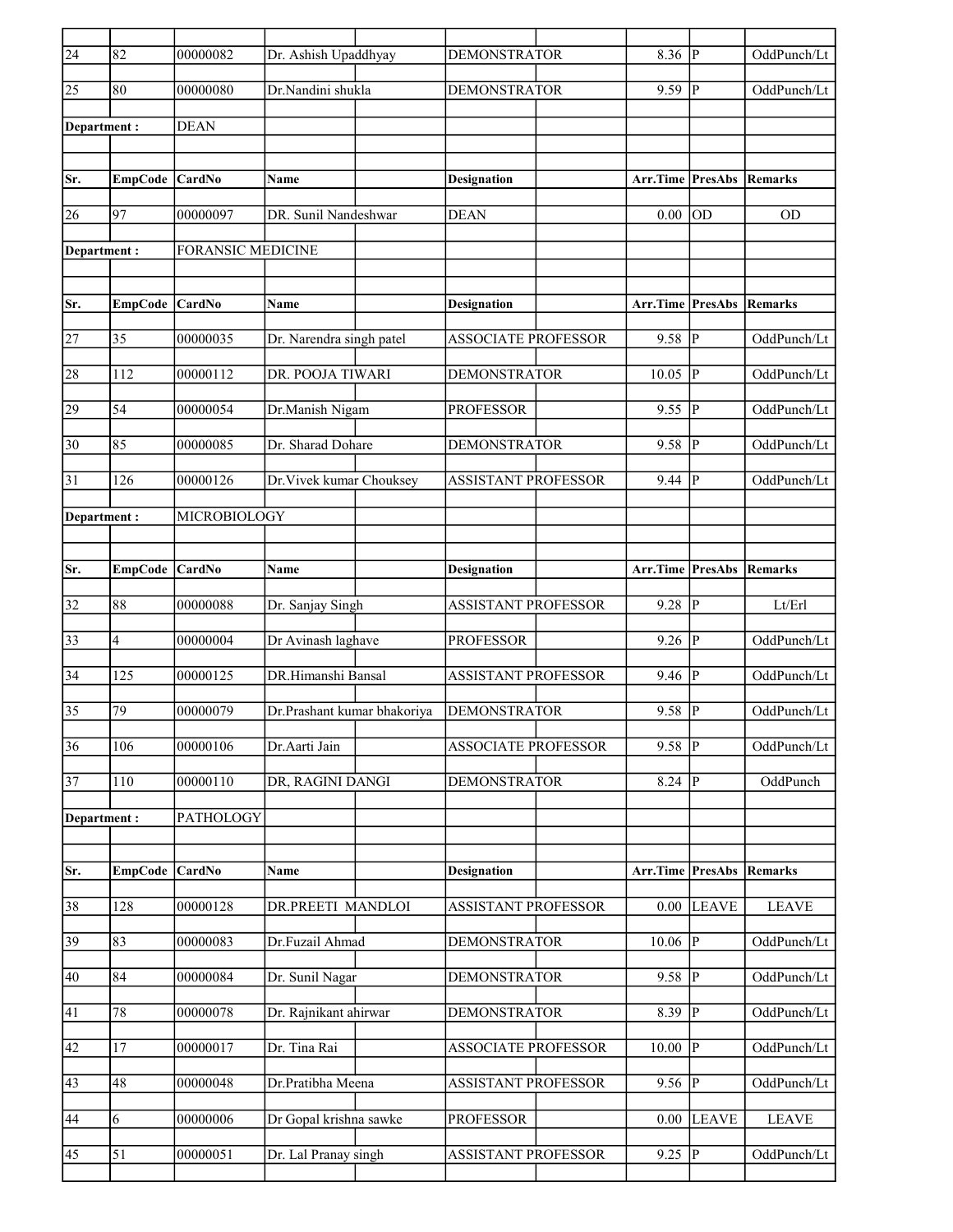| Department:     |             | PHARAMCOLOGY |                         |                            |          |                |                |
|-----------------|-------------|--------------|-------------------------|----------------------------|----------|----------------|----------------|
|                 |             |              |                         |                            |          |                |                |
| Sr.             | EmpCode     | CardNo       | <b>Name</b>             | <b>Designation</b>         | Arr.Time | <b>PresAbs</b> | <b>Remarks</b> |
|                 |             |              |                         |                            |          |                |                |
| 46              | 74          | 00000074     | Dr. Raina Jain          | <b>ASSISTANT PROFESSOR</b> | 9.58     | p              | OddPunch/Lt    |
|                 |             |              |                         |                            |          |                |                |
| 47              | 73          | 00000073     | Dr. Sudhir Kumar Jain   | <b>ASSISTANT PROFESSOR</b> | 9.52     | P              | OddPunch/Lt    |
| 48              | 22          | 00000022     | Dr Akhilesh kumar       | <b>PROFESSOR</b>           | 7.54     | P              | Erl            |
|                 |             |              |                         |                            |          |                |                |
|                 | Department: | PHYSIOLOGY   |                         |                            |          |                |                |
|                 |             |              |                         |                            |          |                |                |
| Sr.             | EmpCode     | CardNo       | <b>Name</b>             | <b>Designation</b>         | Arr.Time | PresAbs        | <b>Remarks</b> |
| 49              | 108         | 00000108     | Dr.Geeta Shammani       | <b>ASSISTANT PROFESSOR</b> | 9.51     | P              | OddPunch/Lt    |
|                 |             |              |                         |                            |          |                |                |
| 50              | 115         | 00000115     | Dr. SOBHARAN MEENA      | <b>DEMONSTRATOR</b>        | 9.48     | P              | OddPunch/Lt    |
|                 |             |              |                         |                            |          |                |                |
| $\vert$ 51      | 8           | 00000008     | Dr Suman rai            | <b>PROFESSOR</b>           | 9.55     | IР             | OddPunch/Lt    |
| $\overline{52}$ | 32          | 00000032     | Dr.Brajesh sharma       | <b>ASSISTANT PROFESSOR</b> | 9.59     | <b>P</b>       | OddPunch/Lt    |
|                 |             |              |                         |                            |          |                |                |
| 53              | 71          | 00000071     | Dr. Parul Sharma        | <b>DEMONSTRATOR</b>        | 9.59     | IР             | OddPunch/Lt    |
| 54              | 70          | 00000070     | Dr. Pankaj Kumar Sharma | <b>DEMONSTRATOR</b>        | 9.59     | IР             | OddPunch/Lt    |
|                 |             |              |                         |                            |          |                |                |
| 55              | 15          | 00000015     | Dr. Mona Kharbanda      | <b>ASSOCIATE PROFESSOR</b> | 9.03     | P              | OddPunch/Lt    |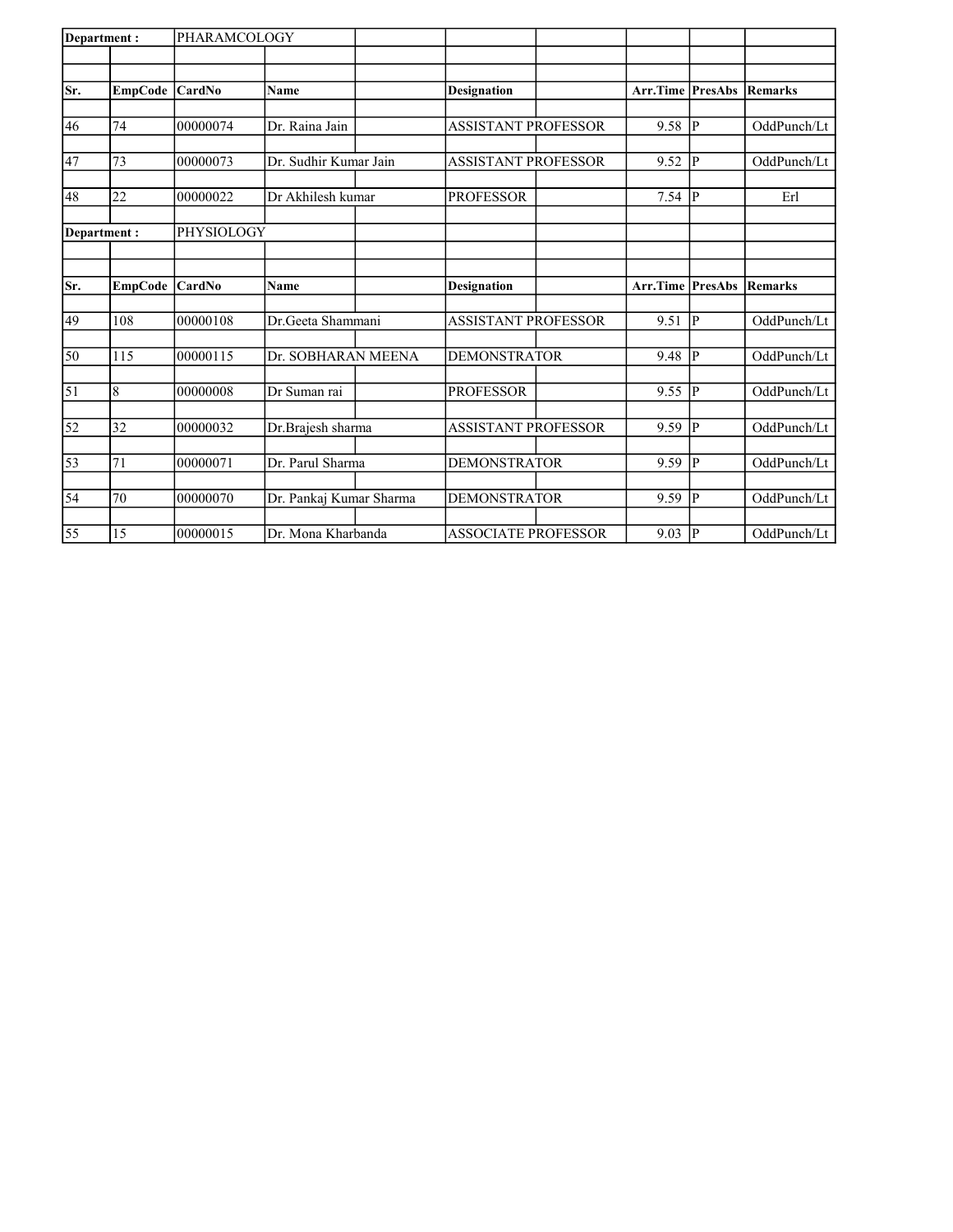|               | <b>ABV GMC VIDISHA</b>           |                    |                            |                                           |                                 |              |             |
|---------------|----------------------------------|--------------------|----------------------------|-------------------------------------------|---------------------------------|--------------|-------------|
|               |                                  |                    |                            |                                           |                                 |              |             |
|               | <b>Daily Arrival Report For:</b> |                    | 11-04-2022                 |                                           |                                 |              |             |
| Department:   |                                  | <b>ANESTHESIA</b>  |                            |                                           |                                 |              |             |
|               |                                  |                    |                            |                                           |                                 |              |             |
| Sr.           | EmpCode CardNo                   |                    | Name                       | Designation                               | Arr.Time PresAbs                |              | Remarks     |
| $\vert$ 1     | 127                              | 00000127           | DR.JYOTI RAGHUWANSHI       | <b>ASSISTANT PROFESSOR</b>                | 9.46                            | P            | OddPunch/Lt |
| 2             | 57                               | 00000057           | Dr. Vinyak Gour            | <b>ASSOCIATE PROFESSOR</b>                | 9.31                            | P            | OddPunch/Lt |
| $\vert$ 3     | 58                               | 00000058           | Dr.Sevras Hingwe           | <b>ASSISTANT PROFESSOR</b>                | 9.20                            | P            | OddPunch/Lt |
| 4             | 59                               | 00000059           | Dr.Chandrakant             | <b>ASSISTANT PROFESSOR</b>                | 9.12                            | P            | OddPunch/Lt |
| Department :  |                                  | <b>DEAN OFFICE</b> |                            |                                           |                                 |              |             |
| Sr.           | EmpCode CardNo                   |                    | Name                       | <b>Designation</b>                        | <b>Arr.Time PresAbs Remarks</b> |              |             |
| 5             | 104                              | 00000104           | Mukesh Kumar               | <b>ADMIN</b>                              | 9.49                            | P            | OddPunch/Lt |
| 12            | 101                              | 00000101           | <b>Bhim Singh Parmar</b>   | <b>ADMIN</b>                              | 0.00                            |              |             |
| 13            | 102                              | 00000102           | Amit Singh Parihar         | <b>ADMIN</b>                              | 0.00                            |              |             |
| 14            | 103                              | 00000103           | Namrata Jogdand            | <b>ADMIN</b>                              | 8.59                            | P            | OddPunch/Lt |
| Department :  |                                  | <b>DENTISTRY</b>   |                            |                                           |                                 |              |             |
| Sr.           | EmpCode CardNo                   |                    | Name                       | Designation                               | Arr.Time PresAbs                |              | Remarks     |
| 15            | 131                              | 00000131           |                            | DR. HEERALAL CHOKOTIY ASSISTANT PROFESSOR | 9.48                            | $\mathbf{P}$ | OddPunch/Lt |
| 16            | 64                               | 00000064           | Dr.Rishi Thukral           | <b>ASSOCIATE PROFESSOR</b>                | 0.00                            |              |             |
| <sup>17</sup> | 116                              | 00000116           | Dr.Bharat jayant sumbh     | <b>PROFESSOR</b>                          | $9.56$ P                        |              | OddPunch/Lt |
| Department:   |                                  | <b>DERMATOLOGY</b> |                            |                                           |                                 |              |             |
| Sr.           | EmpCode CardNo                   |                    | Name                       | <b>Designation</b>                        | <b>Arr.Time PresAbs Remarks</b> |              |             |
| 18            | 100                              | 00000100           | Dr.sourabh jain            | <b>ASSOCIATE PROFESSOR</b>                | $8.46$ P                        |              | OddPunch/Lt |
| Department:   |                                  | E.N.T.             |                            |                                           |                                 |              |             |
|               |                                  |                    |                            |                                           |                                 |              |             |
| Sr.           | EmpCode CardNo                   |                    | Name                       | <b>Designation</b>                        | Arr.Time PresAbs                |              | Remarks     |
| 19            | 56                               | 00000056           | Dr. Aditya Gargav          | <b>ASSOCIATE PROFESSOR</b>                | $9.24 \overline{P}$             |              | OddPunch/Lt |
| 20            | 27                               | 00000027           | Dr. Shiv Kumar Raghuwanshi | <b>PROFESSOR</b>                          | 9.01                            | P            | OddPunch/Lt |
| Department:   |                                  | <b>MEDICINE</b>    |                            |                                           |                                 |              |             |
|               |                                  |                    |                            |                                           |                                 |              |             |
| Sr.           | EmpCode CardNo                   |                    | Name                       | Designation                               | <b>Arr.Time PresAbs Remarks</b> |              |             |
| 21            | 12                               | 00000012           | Dr Preshant shrivastava    | <b>PROFESSOR</b>                          | $9.40$ P                        |              | OddPunch/Lt |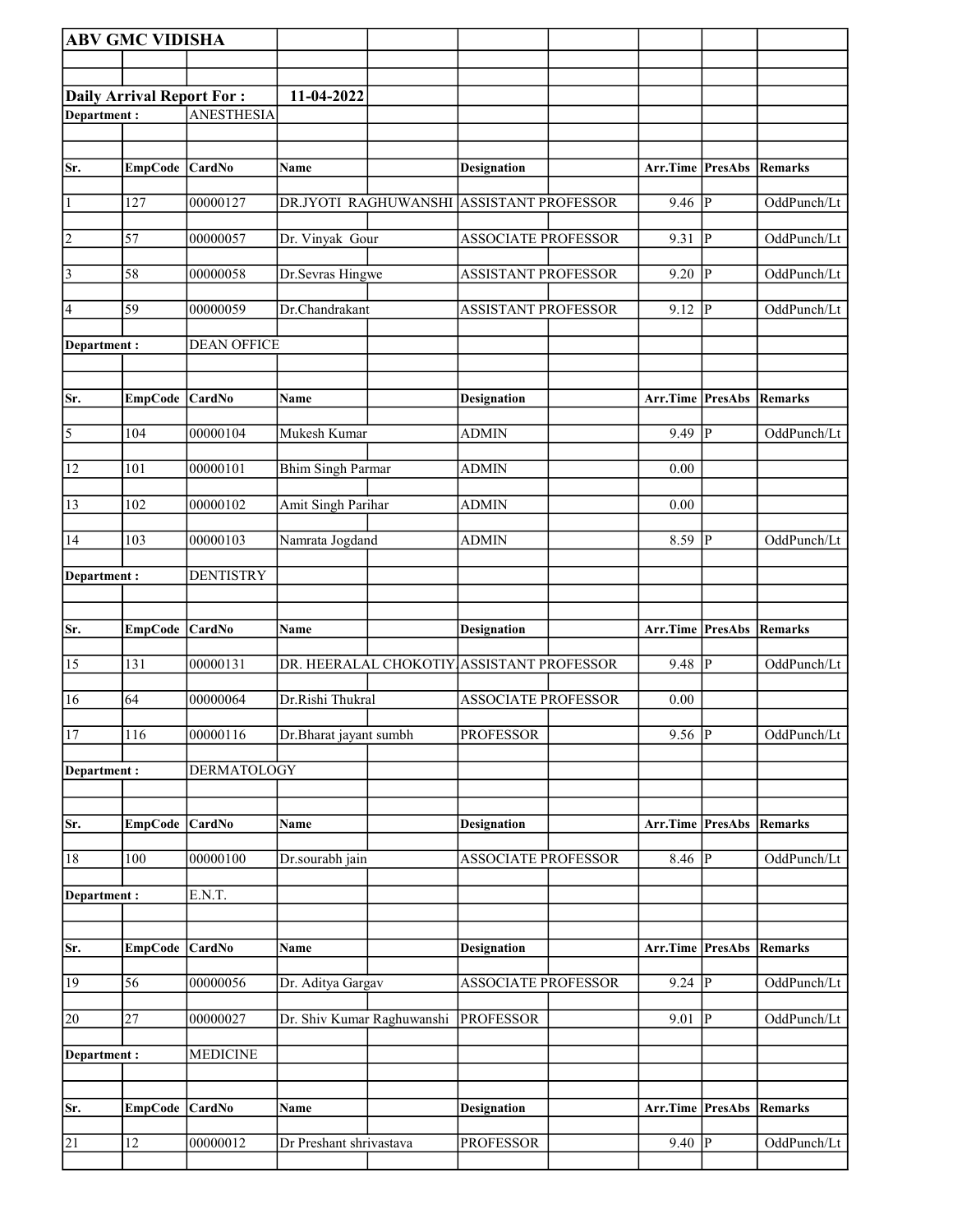| 22              | $\overline{30}$ | 00000030             | Dr. Sandeep Aharwar                     | <b>ASSOCIATE PROFESSOR</b> | $8.50$ P                        |                | OddPunch/Lt  |
|-----------------|-----------------|----------------------|-----------------------------------------|----------------------------|---------------------------------|----------------|--------------|
| $\sqrt{23}$     | 129             | 00000129             | Dr. Mahendra pratap Singh               | <b>ASSISTANT PROFESSOR</b> | 9.46                            | P              | OddPunch/Lt  |
| 24              | 23              | 00000023             | Dr. Arvind Chouhan                      | <b>ASSOCIATE PROFESSOR</b> | 0.00                            |                |              |
| 25              | 50              | 00000050             | Dr.vinod Dangi                          | <b>ASSISTANT PROFESSOR</b> | 8.24                            | P              | OddPunch     |
| Department:     |                 | OBST. & GYNEE        |                                         |                            |                                 |                |              |
|                 |                 |                      |                                         |                            |                                 |                |              |
| Sr.             | EmpCode         | <b>CardNo</b>        | Name                                    | Designation                | <b>Arr.Time PresAbs</b>         |                | Remarks      |
| 26              | 96              | 00000096             | DR. Sudha Chourasia                     | <b>PROFESSOR</b>           | 10.11                           | P              | OddPunch/Lt  |
| 27              | 42              | 00000042             | Dr. Mridula singh                       | <b>ASSISTANT PROFESSOR</b> | 0.00                            | <b>LEAVE</b>   | <b>LEAVE</b> |
| 28              | 41              | 00000041             | Dr.Aarti sharma                         | <b>ASSOCIATE PROFESSOR</b> | 9.36 $ P $                      |                | OddPunch/Lt  |
| Department:     |                 | <b>OPHTHALMOLOGY</b> |                                         |                            |                                 |                |              |
|                 |                 |                      |                                         |                            |                                 |                |              |
| Sr.             | EmpCode         | CardNo               | <b>Name</b>                             | <b>Designation</b>         | <b>Arr.Time PresAbs Remarks</b> |                |              |
| 29              | 121             | 00000121             | Dr.Nikhila Yadav                        | <b>ASSISTANT PROFESSOR</b> | $9.19$ P                        |                | OddPunch/Lt  |
| $\overline{30}$ | 120             | 00000120             | Dr.Shivcharan Lal Chadravansh PROFESSOR |                            | 9.52                            | P              | OddPunch/Lt  |
| 31              | 46              | 00000046             | Dr. Sapna Raghuwanshi                   | <b>ASSOCIATE PROFESSOR</b> | 0.00                            |                |              |
| Department:     |                 | ORTHOPEDICS          |                                         |                            |                                 |                |              |
|                 |                 |                      |                                         |                            |                                 |                |              |
|                 |                 |                      |                                         |                            |                                 |                |              |
| Sr.             | EmpCode CardNo  |                      | Name                                    | <b>Designation</b>         | <b>Arr.Time PresAbs Remarks</b> |                |              |
| 32              | 123             | 00000123             | Dr. Vipin kumar Mishraa                 | <b>ASSISTANT PROFESSOR</b> | $9.29$ P                        |                | OddPunch/Lt  |
| 33              | 124             | 00000124             | Dr.Sunil Kirar                          | <b>ASSISTANT PROFESSOR</b> | $9.37$ P                        |                | OddPunch/Lt  |
| $\overline{34}$ | $\overline{55}$ | 00000055             | Dr. Sanjay Upadhya                      | ASSOCIATE PROFESSOR        | $9.48$ P                        |                | OddPunch/Lt  |
| $\overline{35}$ | 20              | 00000020             | Dr. Sanat Singh                         | <b>ASSOCIATE PROFESSOR</b> | 9.40                            | $ {\bf p} $    | Lt/Erl       |
| $\overline{36}$ | 10              | 00000010             | Dr Atul varshney                        | <b>PROFESSOR</b>           | 0.00                            |                |              |
| Department:     |                 | <b>PEADITRICS</b>    |                                         |                            |                                 |                |              |
|                 |                 |                      |                                         |                            |                                 |                |              |
| Sr.             | <b>EmpCode</b>  | CardNo               | Name                                    | <b>Designation</b>         | <b>Arr.Time PresAbs Remarks</b> |                |              |
| 37              | 61              | 00000061             | Dr.Deepak K. Uikey                      | <b>ASSOCIATE PROFESSOR</b> | $9.17$ P                        |                | OddPunch/Lt  |
| $\overline{38}$ | 19              | 00000019             | Dr. D Sharad Gedam                      | <b>ASSOCIATE PROFESSOR</b> | 9.55                            | $\overline{P}$ | OddPunch/Lt  |
| 39              | 9               | 00000009             | Dr Neeti agarawal                       | <b>PROFESSOR</b>           | 0.00                            | <b>LEAVE</b>   | <b>LEAVE</b> |
| 40              | 44              | 00000044             | Dr. Priya Gogia                         | <b>ASSISTANT PROFESSOR</b> | 0.00                            |                |              |
| 41              | 60              | 00000060             | Dr.Shiv R.k. Dubey                      | <b>ASSISTANT PROFESSOR</b> | 0.00                            |                |              |
| Department:     |                 | <b>PSYCHIATRY</b>    |                                         |                            |                                 |                |              |
|                 |                 |                      |                                         |                            |                                 |                |              |